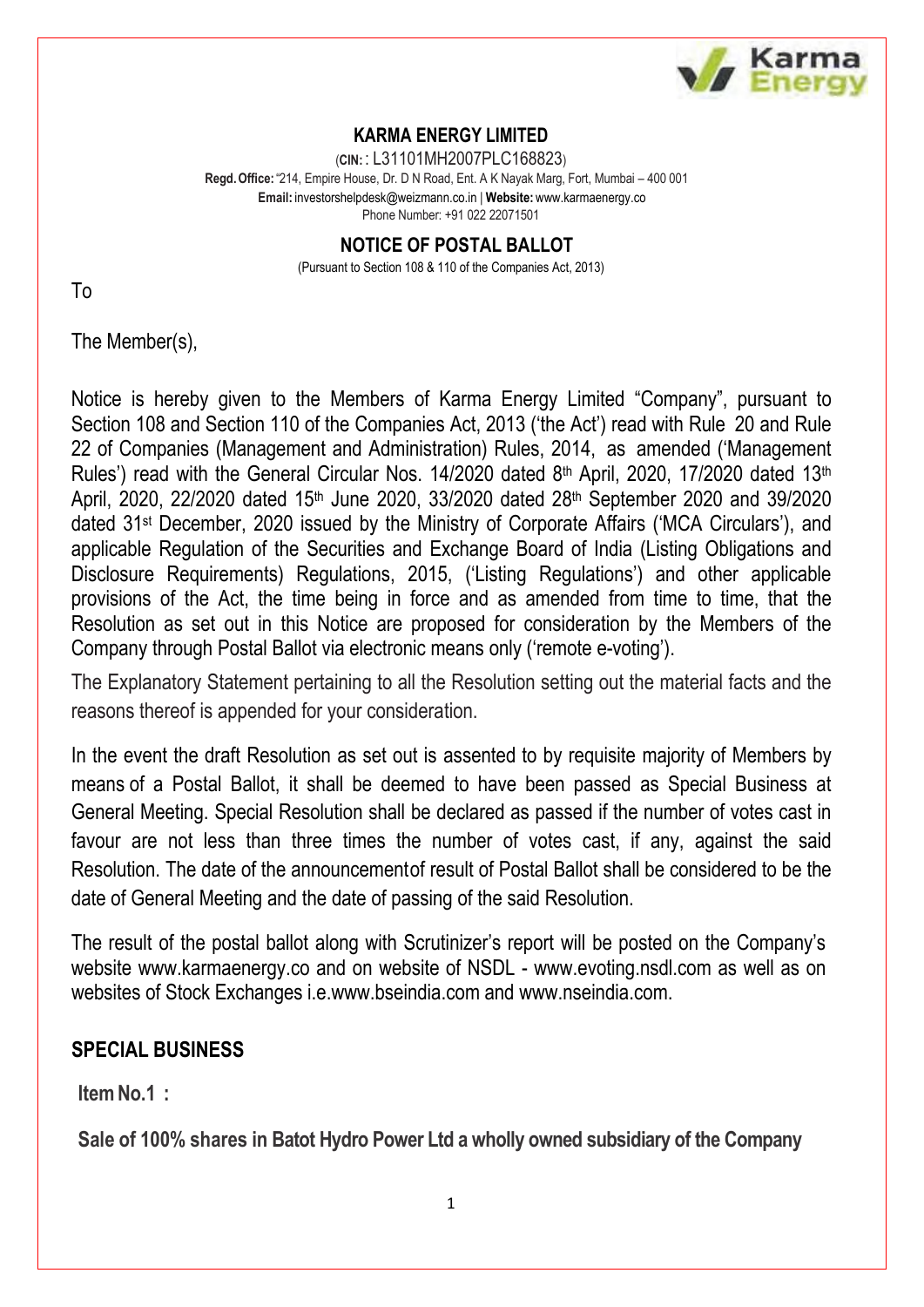

"**RESOLVED THAT** pursuant to Regulation 24 and other applicable provisions of the SEBI (Listing Obligations and Disclosure Requirements) Regulations, 2015 and Section 110, Section 180(1)(a) read with rules issued thereunder and all other applicable provisions of the Companies Act, 2013, including any statutory modifications and amendments and applicable notifications, clarifications, circulars, rules and regulations issued by the Government of India, the Ministry of Corporate Affairs, the Securities and Exchange Boardof India, and other statutory authorities and subject to the Memorandum and Articles of Association of the Company and other requisite statutory and regulatory approvals, if and to the extent necessary, the consent of the Members be and is hereby accorded to divest the entire stake held bythe Company in its wholly owned subsidiary Batot Hydro Power Limited ("BHPL") to the buyer namely, Windia Infrastructure Finance Ltd having company identification no. U40100MH1994PLC081874 (the said transaction being hereinafter referred to as the "Proposed Divestment" for the purpose of this Resolution);

**RESOLVED FURTHER THAT** Shri Dharmendra G. Siraj, Chairman and/or Shri Chetan D. Mehra, Vice-Chairman and/or Shri T V Subramanian, CFO & Company Secretary ("authorized signatories"), be and are hereby severally authorised to perform all the actions involved in facilitating the consummation of the Proposed Divestment, including but not limited to (i) negotiating and finalising (alongside the management and authorised representatives of Batot Hydro Power Limited the terms and conditions in relation to the above divestment with the representatives of Windia Infrastructure Finance LtD (ii) to execute on behalf of the Company such agreements and documents as may be necessary for the purpose of and in connection with the Proposed Divestment (iii) to assist the management of Batot Hydro Power Ltd for obtaining approvals (if required) from the concerned regulatory authorities; and (iv) taking assistance and advise of professionals such as chartered accountants, solicitors, company secretaries etc. from time to time for the purpose of the Proposed Divestment;

**RESOLVED FURTHER THAT** authorized signatories be and are hereby severally authorised to do all such acts, deeds and things and take all such steps and actions, execute all such deeds, documents and writings and also give such directions and delegations, as it may in its absolute discretion deem fit;

**RESOLVED FURTHER THAT** all acts, deeds, matters and things, either verbal or written or otherwise, already done by the Company and/or any of its Directors and/or officers and/or representatives for and in the name of the Company and its subsidiaries in this regard be and is hereby noted, ratified and approved."

> For **KARMA ENERGY LIMITED Sd/- T V Subramanian CFO & Company Secretary**

**Place :** Mumbai

**Date :** December 8, 2021

**Registered Office:** Empire House Dr. D N Road, Entrance A K Nayak Marg, Fort, Mumbai – 400 001.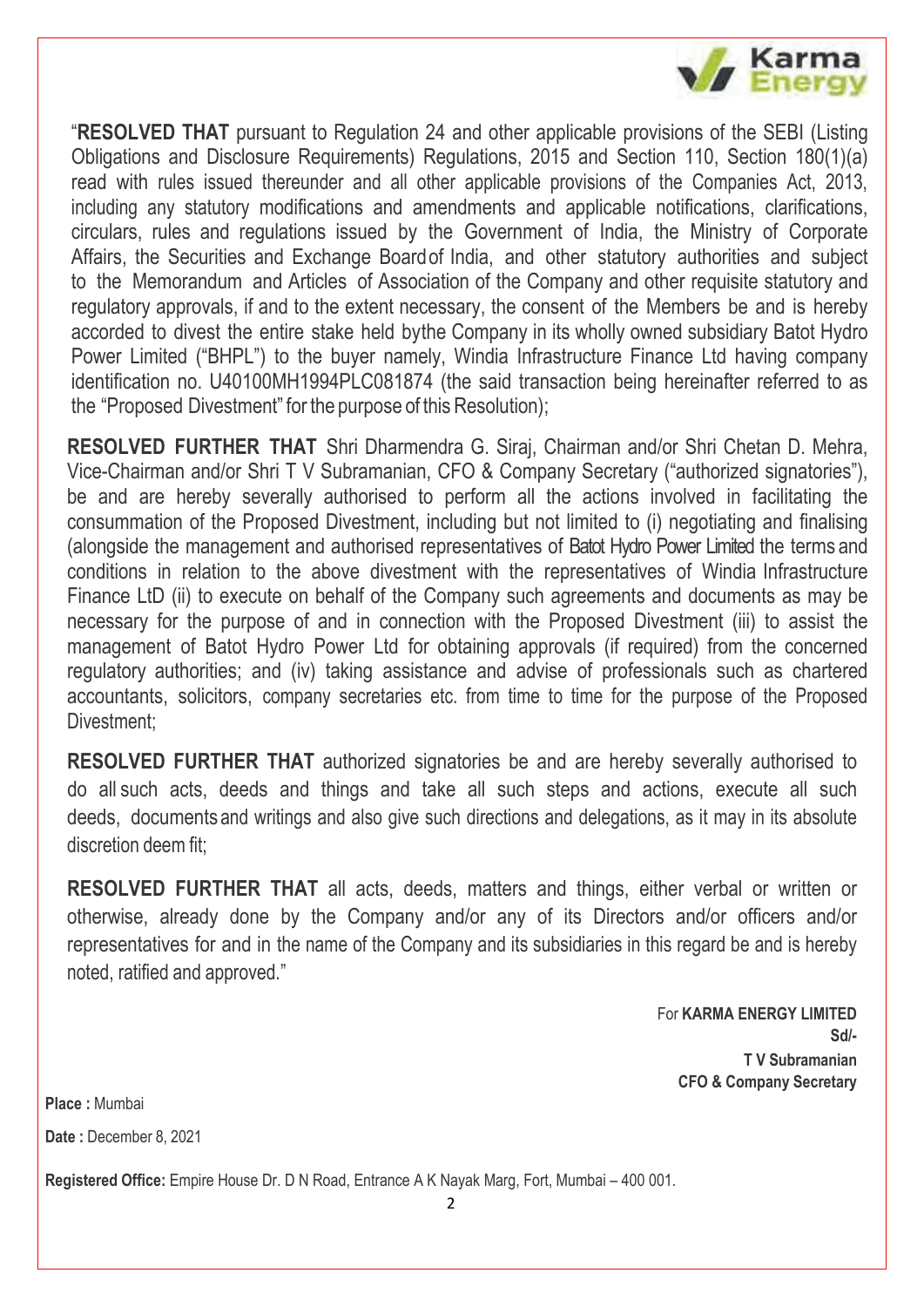

### **NOTES**

- 1. An Explanatory Statement pursuant to Section 102 & 110 of the Companies Act, 2013 in respect of all the business specified above is annexed hereto.
- 2. The Board vide its Resolution passed on  $8<sup>th</sup>$  December, 2021 has appointed Mr. Martinho Ferrao, FCS No. 6221, CP No. 5676 Practising Company Secretary, as Scrutinizer for conducting the Postal Ballot voting process in accordance with the law and in a fair and transparent manner.
- 3. In compliance with the MCA Circulars, the Notice is being sent by electronic mode alone to those Members whose names appear in the Register of Members/List of Beneficial Owners as on Friday, 24<sup>th</sup> December, 2021, and whose e-mail IDs are registered with the Issuer/ RTA/ Depositories. For Members who have not registered their e-mail IDs, please follow the instructions given under Note No.10.
- 4. As per the MCA Circulars and on account of the threats posed by the COVID-19 pandemic, physical copies of the Notice, postal ballot forms and pre-paid Business Reply Envelopes are not being sent to Members for this Postal Ballot. Members are requested to provide their assent or dissent through e-voting only.
- 5. In compliance with provisions of Section 108 and Section 110 and other applicable provisions of the Act read with the Management Rules, the Company is pleased to offer e-voting facility to all the Members. For this purpose, the Company has engaged the services of NSDL for facilitating e-voting to enable the Members to cast their votes electronically.
- 6. Members may please note that the Postal Ballot Notice will also be available on the Company's website at [www.karmaenergy.co,](http://www.karmaenergy.co,/) websites of the Stock Exchanges i.e. The BSE Limited (BSE) and National Stock Exchange of India Limited (NSE) at [www.bseindia.com a](http://www.bseindia.com/)nd [www.n](http://www/)seindia.com respectively and NSDL website.
- 7. All the material documents referred in the Explanatory Statements, shall be available for inspection through electronic mode, basis the request being sent [on investorshelpdesk@weizmann.co.in](mailto:on%20investorshelpdesk@weizmann.co.in) Members who wish to inspect the documents are requested to send an email to investorshelpdesk@weizmann.co.in mentioning their name, Folio no. / Client ID and DP ID, and the documents they wish to inspect, with a self-attested copy of their PAN card attached to the email.
- 8. The Notice is being sent to all the Members, whose names appeared in the Register of Members/ Record of Depositories on Friday, 24<sup>th</sup> December, 2021. Voting rights shall be reckoned on the paid up value of the shares registered in the name of the Members as on that date. A person who is not a member as on the cut-off should treat this Notice of Postal Ballot for information purpose only.
- 9. The voting period commences on Monday, 03<sup>rd</sup> January, 2022 at 0900 hours IST and ends on Tuesday, 1<sup>st</sup> February, 2022 at 1700 hours IST. The e-Voting module will be disabled by NSDL for voting thereafter.
- 10. Members holding shares in physical mode and who have not updated their email addresses with the Company are requested to update their email addresses by writing to the Company at [investorshelpdesk@weizmann.co.in](mailto:investorshelpdesk@weizmann.co.in) along with the copy of the signed request letter mentioning the name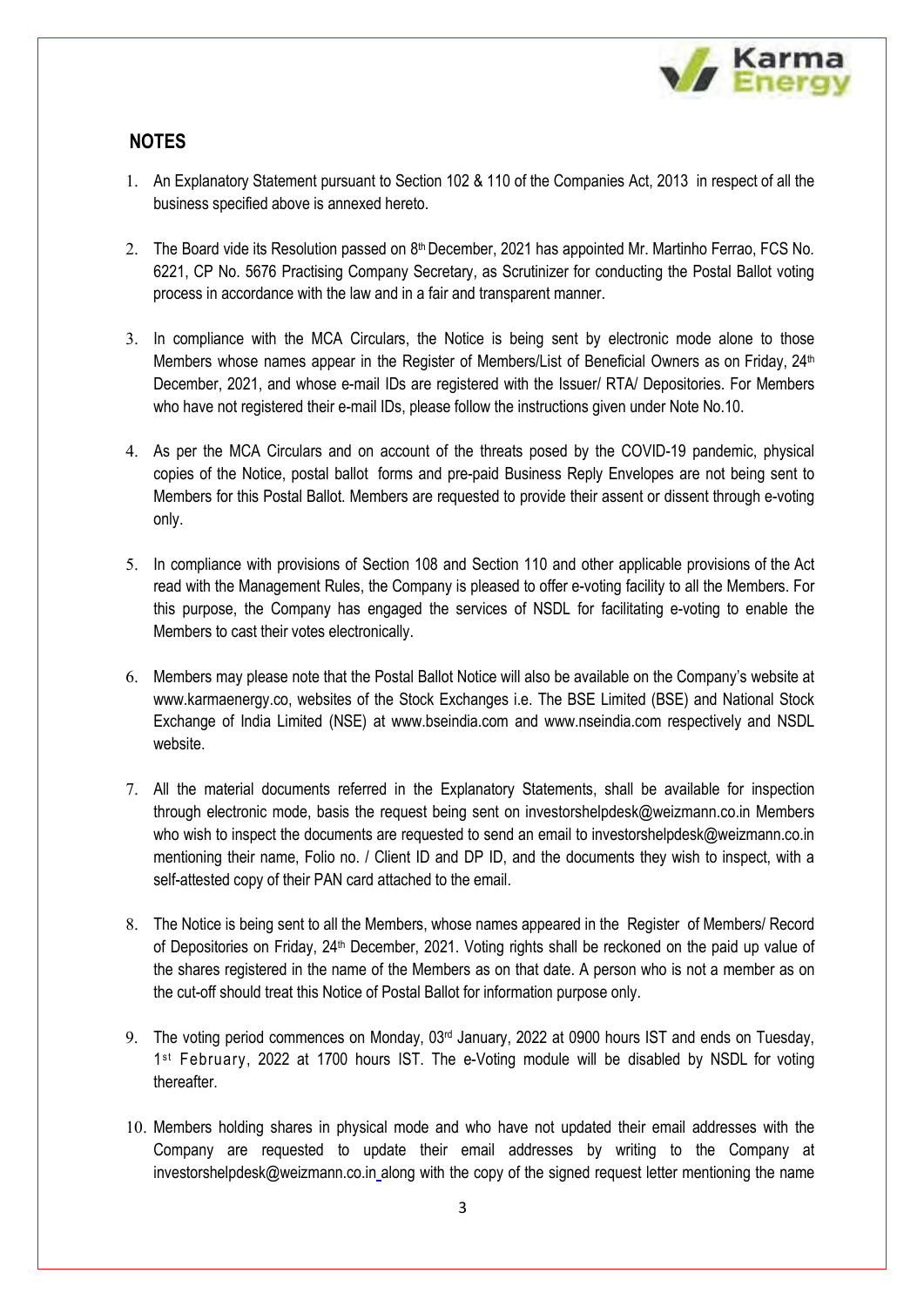

and address of the Member, self-attested copy of the PAN card, and self-attested copy of any document (e.g.: Driving License, Election Identity Card, Passport etc.) in support of the address of the Member. Members holding shares in dematerialised mode are requested to register/ update their email addresses with relevant depository participants. In case of any queries/ difficulties in registering the e-mail address, Members may write to [investorshelpdesk@weizmann.co.in](mailto:investorshelpdesk@weizmann.co.in)

- 11. Scrutinizer will submit his report after completion of the scrutiny, addressed to the Chairman on or before Thursday,  $3<sup>rd</sup>$  February, 2022. The Chairman will or in his absence any other person so authorized by him will announce the result of voting by postal ballot on or before Thursday,  $3^{rd}$  February, 2022. The results of the Postal Ballot along with the scrutinizer's report will be displayed on the website of the Company besides being communicated to the stock exchanges on which the shares of the Company are listed.
- 12. The Scrutinizer's decision on the validity of the Postal Ballot shall be final.

#### 13. **Voting through electronic means**

#### **How do I vote electronically using NSDL e-Voting system?**

*The way to vote electronically on NSDL e-Voting system consists of "Two Steps" which arementioned below:*

#### **Step 1: Access to NSDL e-Voting system**

#### **A) Login method for e-Voting for Individual shareholders holding securities in demat mode**

In terms of SEBI circular dated December 9, 2020 on e-Voting facility provided by Listed Companies, Individual shareholders holding securities in demat mode are allowed to vote through their demat account maintained with Depositories and Depository Participants. Shareholders are advised to update their mobile number and email Id in their demat accounts in order to access e- Voting facility.

| <b>Type of shareholders</b>                                                      | <b>Login Method</b>                                                                                                                                                                                                                                                                                                                                                                                                                                                                                                                                                                                                                                                                                                                                                               |
|----------------------------------------------------------------------------------|-----------------------------------------------------------------------------------------------------------------------------------------------------------------------------------------------------------------------------------------------------------------------------------------------------------------------------------------------------------------------------------------------------------------------------------------------------------------------------------------------------------------------------------------------------------------------------------------------------------------------------------------------------------------------------------------------------------------------------------------------------------------------------------|
| <b>Individual Shareholders</b><br>holding securities in demat<br>mode with NSDL. | Existing <b>IDeAS</b> user can visit the e-Services website of NSDL<br>1.<br>Viz.https://eservices.nsdl.com either on a Personal Computer or<br>on a mobile. On the e-Services home page click on the<br>"Beneficial Owner" icon under "Login" which is available under<br><b>'IDeAS'</b> section, this will prompt you to enter your existing User<br>ID and Password. After successful authentication, you will be able<br>to see e-Voting services under Value added services. Click on<br>"Access to e-Voting" under e-Voting services and you will be<br>able to see e-Voting page. Click on company name or e-Voting<br>service provider i.e. NSDL and you will be re-directed to e-<br>Voting website of NSDL for casting your vote during the remote e-<br>Voting period. |

Login method for Individual shareholders holding securities in demat mode is given below: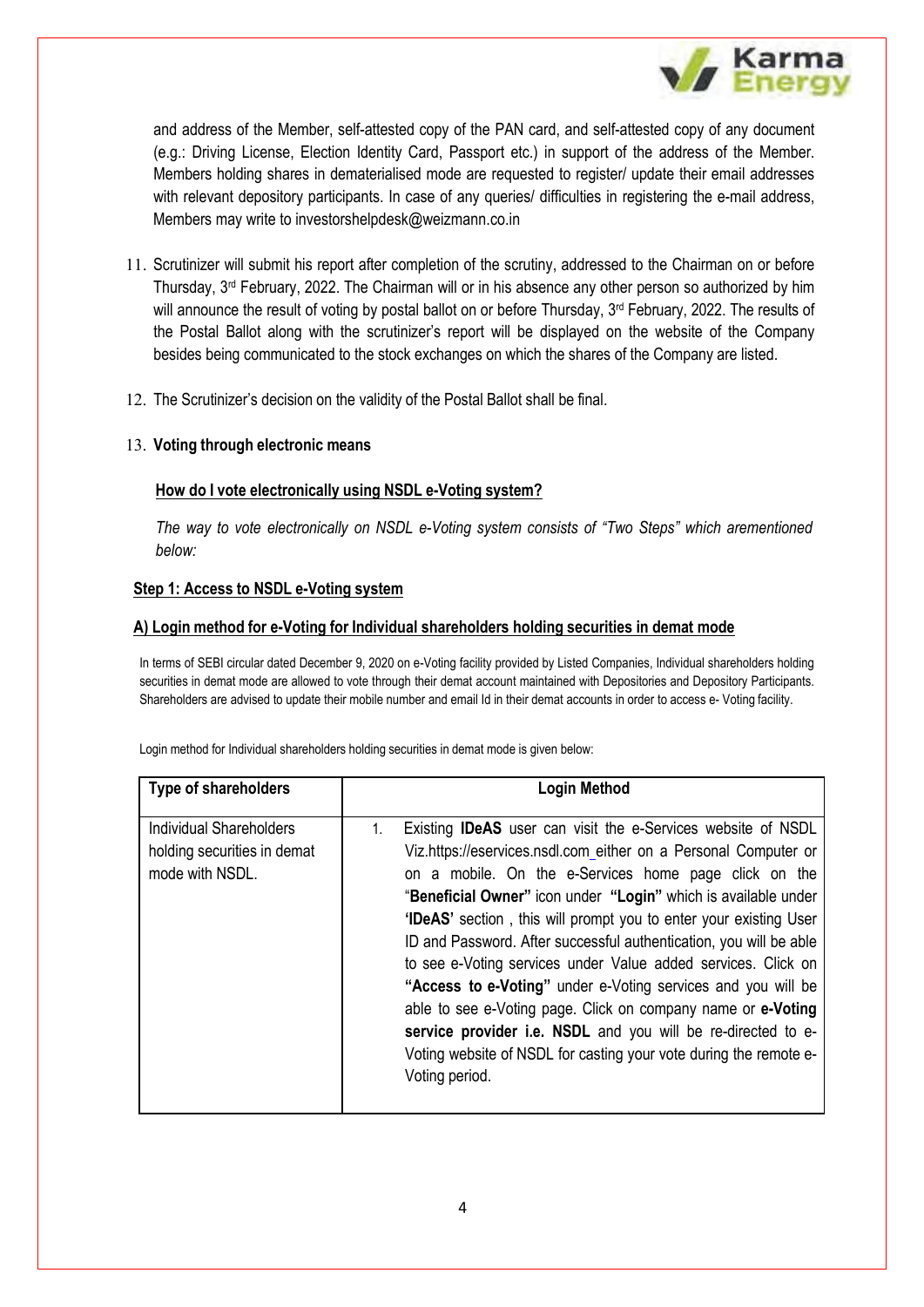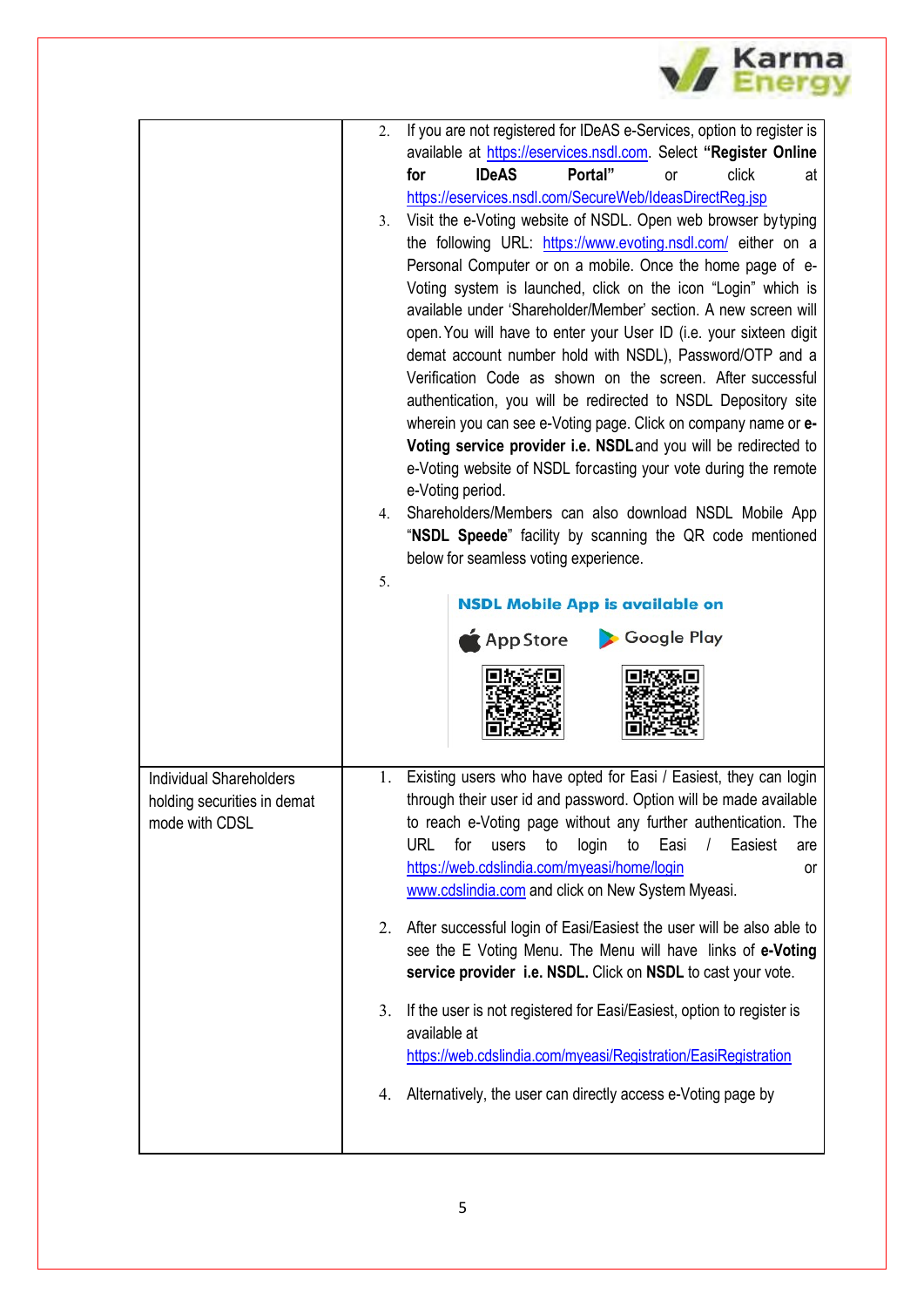|                                                                                                                       | providing demat Account Number and PAN No. from a link in<br>www.cdslindia.com home page. The system will authenticate the user by<br>sending OTP on registered Mobile & Email as recorded in the demat<br>Account. After successful authentication, user will be provided links for<br>the respective ESP i.e. <b>NSDL</b> where the e-Voting is inprogress.                                                                                                                                                                                                             |
|-----------------------------------------------------------------------------------------------------------------------|---------------------------------------------------------------------------------------------------------------------------------------------------------------------------------------------------------------------------------------------------------------------------------------------------------------------------------------------------------------------------------------------------------------------------------------------------------------------------------------------------------------------------------------------------------------------------|
| Individual<br>Shareholders<br>(holding securities in demat<br>login through their<br>mode)<br>depository participants | You can also login using the login credentials of your demat account<br>through your Depository Participant registered with NSDL/CDSL for e-<br>Voting facility. Upon logging in, you will be able to see e-Voting option.<br>Click on e-Voting option, you will be redirected to NSDL/CDSL Depository<br>site after successful authentication, wherein you can see e-Voting feature.<br>Click oncompany name or e-Voting service provider i.e. NSDL and you will<br>be redirected to e-Voting website of NSDL for casting your vote during the<br>remote e-Voting period |

**// Karma** 

**Important note:** Members who are unable to retrieve User ID/ Password are advised to useForget User ID and Forget Password option available at abovementioned website.

### **Helpdesk for Individual Shareholders holding securities in demat mode for any technicalissues related to login through Depository i.e. NSDL and CDSL.**

| Login type                                                                         | <b>Helpdesk details</b>                                                                                                                                                                                      |
|------------------------------------------------------------------------------------|--------------------------------------------------------------------------------------------------------------------------------------------------------------------------------------------------------------|
| Individual<br><b>Shareholders</b><br>holding<br>securities in demat mode with NSDL | Members facing any technical issue in login can contact<br>NSDL helpdesk by sending a request at evoting@nsdl.co.in<br>or call at toll free no.: 1800 1020 990 and 1800 22 44 30                             |
| Individual Shareholders holding<br>securities in demat mode with CDSL              | Members facing any technical issue in login can contact<br>CDSL<br>helpdesk<br>by sending<br>a<br>request<br>at<br>helpdesk.evoting@cdslindia.com or contact<br>$022 -$<br>at<br>23058738 or 022-23058542-43 |

**B) Login Method for shareholders other than Individual shareholders holding securitiesin demat mode and shareholders holding securities in physical mode.**

### **How to Log-in to NSDL e-Voting website?**

- 1. Visit the e-Voting website of NSDL. Open web browser by typing the following URL: <https://www.evoting.nsdl.com/> either on a Personal Computer or on a mobile.
- 2. Once the home page of e-Voting system is launched, click on the icon "Login" which is available under 'Shareholder/Member' section.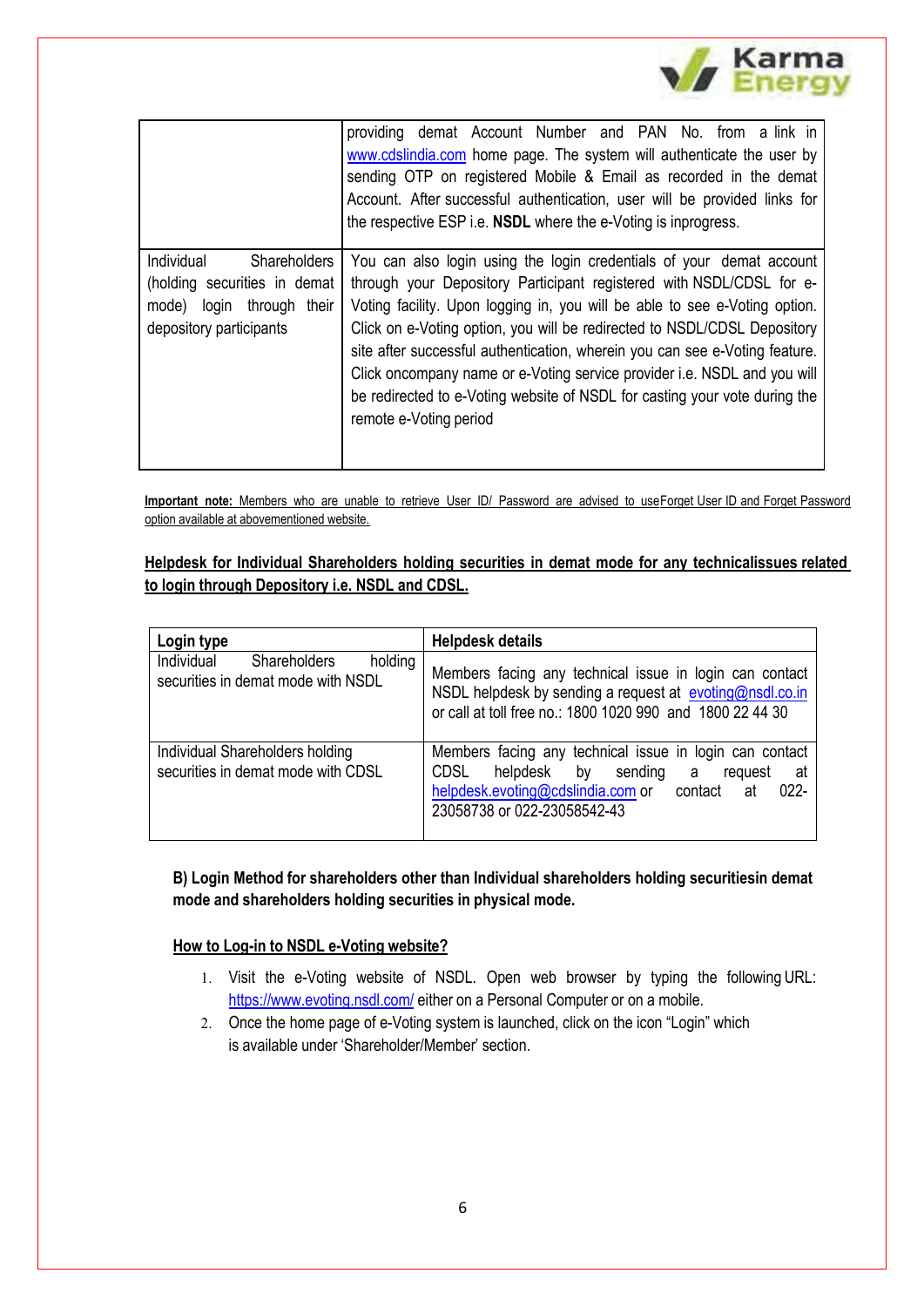

3. A new screen will open. You will have to enter your User ID, your Password/OTPand a Verification Code as shown on the screen.

*Alternatively, if you are registered for NSDL eservices i.e. IDEAS, you can log-in at <https://eservices.nsdl.com/> with your existing IDEAS login. Once you log-in to NSDL eservices after using your log-in credentials, click on e-Voting and you can proceed to Step 2 i.e. Cast your vote electronically.*

4. Your User ID details are given below :

| Manner of holding shares i.e. Demat (NSDL<br>or CDSL) or Physical | Your User ID is:                                                                                                                                                      |
|-------------------------------------------------------------------|-----------------------------------------------------------------------------------------------------------------------------------------------------------------------|
| a) For Members who hold shares in demat<br>account with NSDL.     | 8 Character DP ID followed by 8 Digit Client ID<br>For example if your DP ID is IN300*** and Client<br>ID is 12****** then your userID is IN300***12******.           |
| b) For Members who hold shares indemat<br>account with CDSL.      | 16 Digit Beneficiary ID<br>example if your Beneficiary<br>For<br>ID<br>İS<br>12************** then your user ID is 12**************                                   |
| c) For Members holding shares inPhysical<br>Form.                 | EVEN Number followed<br>by<br>Folio Number<br>registered with the company<br>For example if folio number is 001*** and EVEN is<br>101456 then user ID is 101456001*** |

5. Password details for shareholders other than Individual shareholders are given below:

- a) If you are already registered for e-Voting, then you can user your existing password to login and cast your vote.
- b) If you are using NSDL e-Voting system for the first time, you will need to retrieve the 'initial password' which was communicated to you. Once you retrieve your 'initial password', you need to enter the 'initial password' and the system will force you to change your password.
- c) How to retrieve your 'initial password'?
	- (i) If your email ID is registered in your demat account or with the company, your 'initial password' is communicated to you on youremail ID. Trace the email sent to you from NSDL from your mailbox. Open the email and open the attachment i.e. a .pdf file. Open the .pdf file. The password to open the .pdf file is your 8 digit client ID for NSDL account, last 8 digits of client ID for CDSL account or folio number for shares held in physical form. The .pdf file contains your 'User ID' and your 'initial password'.
	- (ii) If your email ID is not registered, please follow steps mentioned below in **process for those shareholders whose email ids are not registered**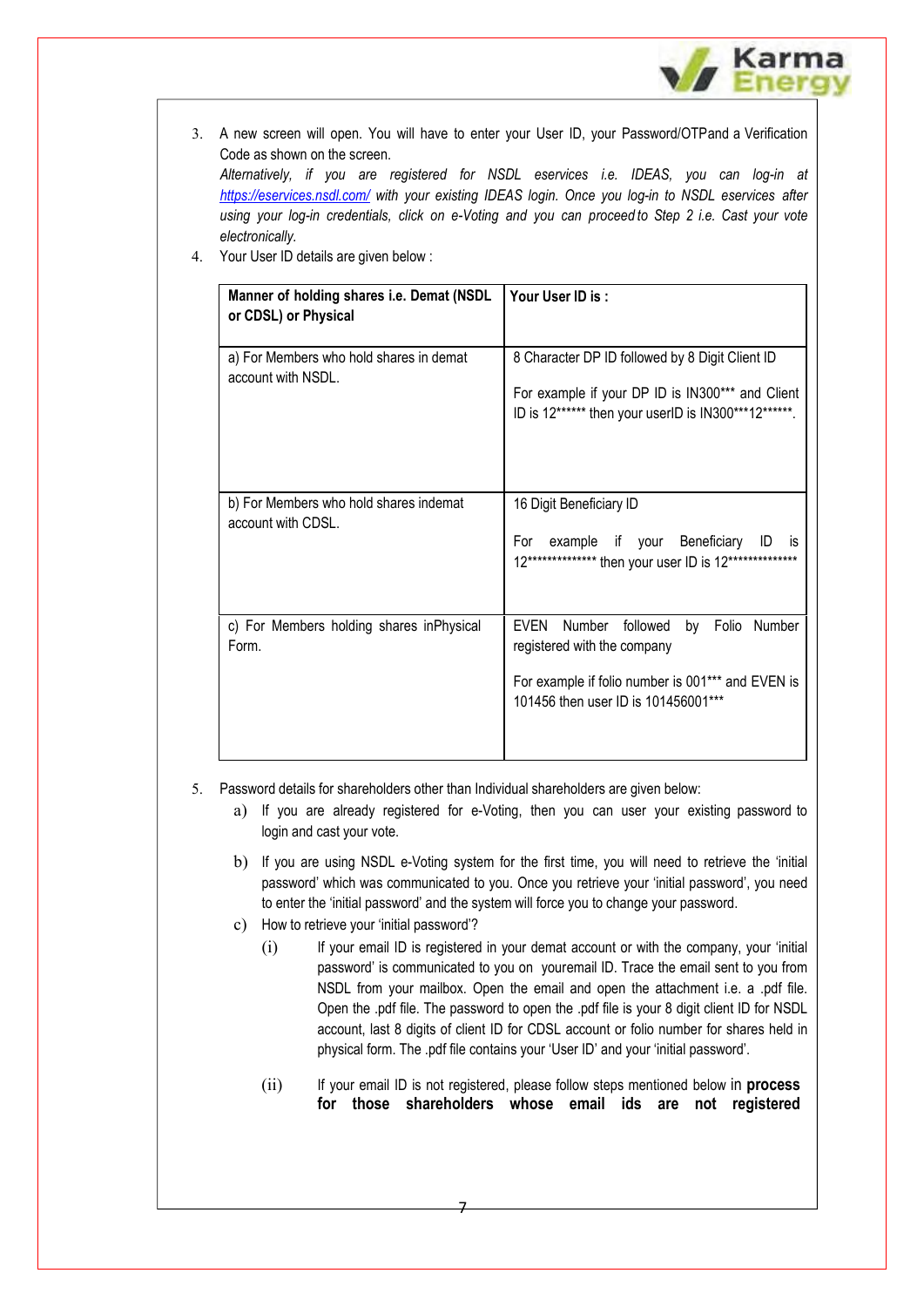- 6. If you are unable to retrieve or have not received the " Initial password" or have forgotten your password:
	- a) Click on "**[Forgot User Details/Password](https://www.evoting.nsdl.com/eVotingWeb/commonhtmls/NewUser.jsp)**?"(If you are holding shares in your demat account with NSDL or CDSL) option available on [www.evoting.nsdl.com.](http://www.evoting.nsdl.com/)
	- b) **[Physical User Reset Password](https://www.evoting.nsdl.com/eVotingWeb/commonhtmls/PhysicalUser.jsp)**?" (If you are holding shares in physical mode) option available on [www.evoting.nsdl.com.](http://www.evoting.nsdl.com/)
	- c) If you are still unable to get the password by aforesaid two options, you can send a request at [evoting@nsdl.co.in](mailto:evoting@nsdl.co.in) mentioning your demat account number/folio number, your PAN, your name and your registered address etc.
	- d) Members can also use the OTP (One Time Password) based login for casting the votes on the e-Voting system of NSDL.
- 7. After entering your password, tick on Agree to "Terms and Conditions" by selectingon the check box.
- 8. After entering your password, tick on Agree to "Terms and Conditions" by selectingon the check box.
- 9. Now, you will have to click on "Login" button.
- 10. After you click on the "Login" button, Home page of e-Voting will open.

### **Step 2: Cast your vote electronically on NSDL e-Voting system.**

#### **How to cast your vote electronically on NSDL e-Voting system?**

- 1. After successful login at Step 1, you will be able to see all the companies "EVEN" in which you are holding shares and whose voting cycle.
- 2. Select "EVEN" of company for which you wish to cast your vote during the remote e-Voting period.
- 3. Now you are ready for e-Voting as the Voting page opens.
- 4. Cast your vote by selecting appropriate options i.e. assent or dissent, verify/modify thenumber of shares for which you wish to cast your vote and click on "Submit" and also "Confirm" when prompted.
- 5. Upon confirmation, the message "Vote cast successfully" will be displayed.
- 6. You can also take the printout of the votes cast by you by clicking on the print option on the confirmation page.
- **7.** Once you confirm your vote on the resolution, you will not be allowed to modify your vote.

### **General Guidelines for shareholders**

- 1. Institutional shareholders (i.e. other than individuals, HUF, NRI etc.) are required to send scanned copy (PDF/JPG Format) of the relevant Board Resolution/ Authority letter etc. with attested specimen signature of the duly authorized signatory(ies) who are authorized to vote, to the Scrutinizer by e-mail to mferraocs@gmail.com with a copy marked to [evoting@nsdl.co.in.](mailto:evoting@nsdl.co.in)
- 2. It is strongly recommended not to share your password with any other person and take utmost care to keep your password confidential. Login to the e-voting website will be disabled upon five unsuccessful attempts to key in the correct password. In such an event, you will need to go through the ["Forgot User](https://www.evoting.nsdl.com/eVotingWeb/commonhtmls/NewUser.jsp)  [Details/Password?"](https://www.evoting.nsdl.com/eVotingWeb/commonhtmls/NewUser.jsp) or ["Physical User Reset Password?"](https://www.evoting.nsdl.com/eVotingWeb/commonhtmls/PhysicalUser.jsp) option available on www.evoting.nsdl.com to reset the password.
- 3. In case of any queries, you may refer the Frequently Asked Questions (FAQs) for Shareholders and evoting user manual for Shareholders available at the download section of [www.evoting.nsdl.com](http://www.evoting.nsdl.com/) or call on toll free no.: 1800 1020 990 and 1800 2244 30 or send a request to Ms. Pallavi at evoting@nsdl.co.in.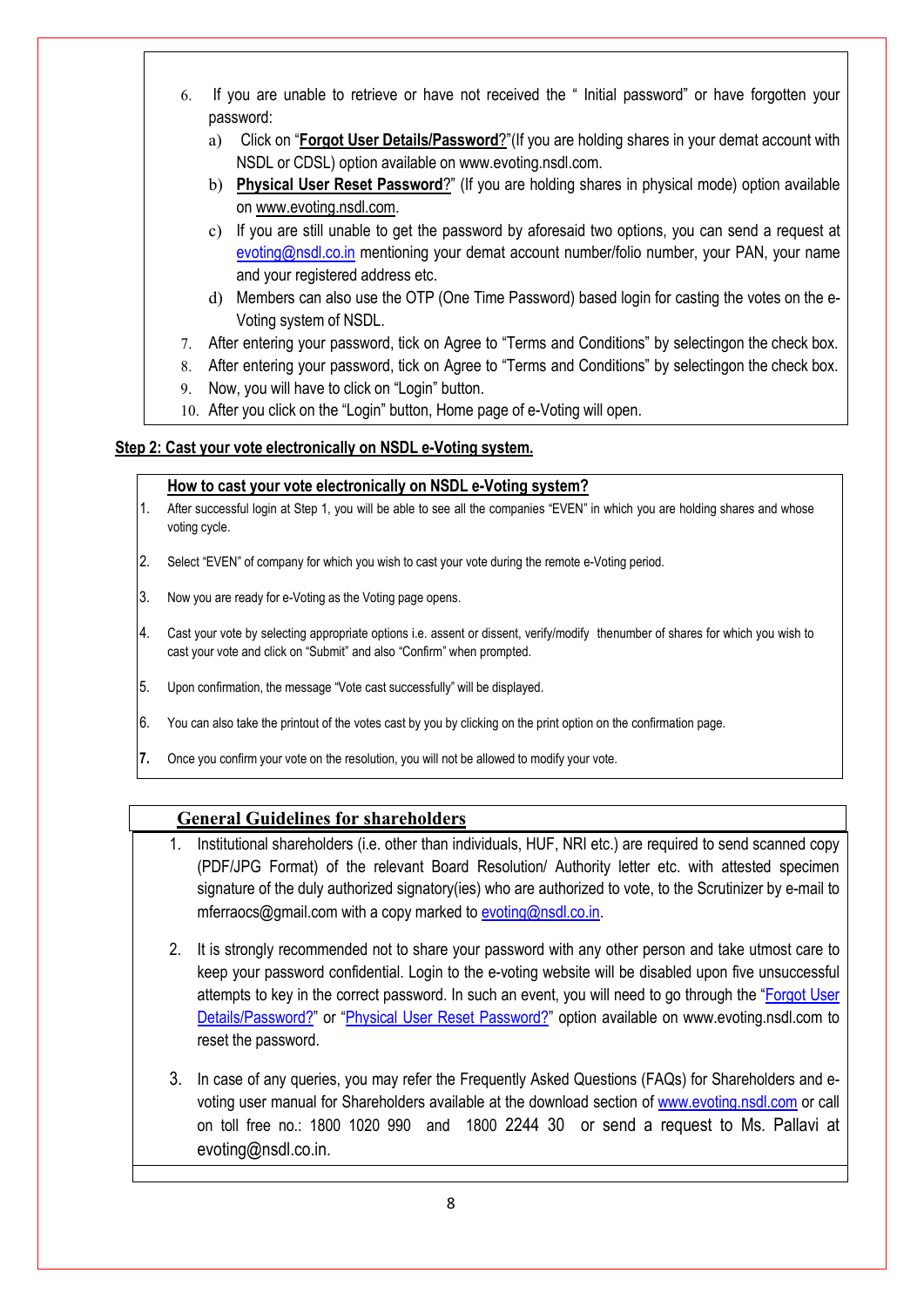**Process for those shareholders whose email ids are not registered with the depositories for procuring user id and password and registration of e mail ids for e-voting for the resolutions setout in this notice**:

- 1. In case shares are held in physical mode please provide Folio No., Name of shareholder, scanned copy of the share certificate (front and back), PAN (self-attested scanned copy of PAN card), AADHAR (self-attested scanned copy of Aadhar Card) by email to [investorshelpdesk@weizmann.co.in.](mailto:investorshelpdesk@weizmann.co.in.)
- 2. In case shares are held in demat mode, please provide DPID-CLID (16 digit DPID + CLID or 16 digit beneficiary ID), Name, client master or copy of Consolidated Account statement, PAN (self-attested scanned copy of PAN card), AADHAR (self-attested scanned copy of Aadhar Card) to [investorshelpdesk@weizmann.co.in](mailto:investorshelpdesk@weizmann.co.in)\_lf you are an Individual shareholders holding securities in demat mode, you are requested to refer to the login method explained at **step 1**

**(A)** i.e. **Login method for e-Voting for Individual shareholders holding securities in demat mode**.

- 3. Alternatively shareholder/members may send a request to [evoting@nsdl.co.in](mailto:evoting@nsdl.co.in) for procuring user id and password for e-voting by providing above mentioned documents.
- 4. In terms of SEBI circular dated December 9, 2020 on e-Voting facility provided by Listed Companies, Individual shareholders holding securities in demat mode are allowed to vote through their demat account maintained with Depositories and Depository Participants. Shareholders are required to update their mobile number and email ID correctly in their demat account in order to access e-Voting facility.

5.

For **KARMA ENERGY LIMITED Sd/- T V Subramanian CFO & Company Secretary**

**Place :** Mumbai

**Date :** December 8, 2021

### **Registered Office:**

Empire House Dr. D N Road, Ent. A K Nayak Marg, fort, Mumbai – 400 001.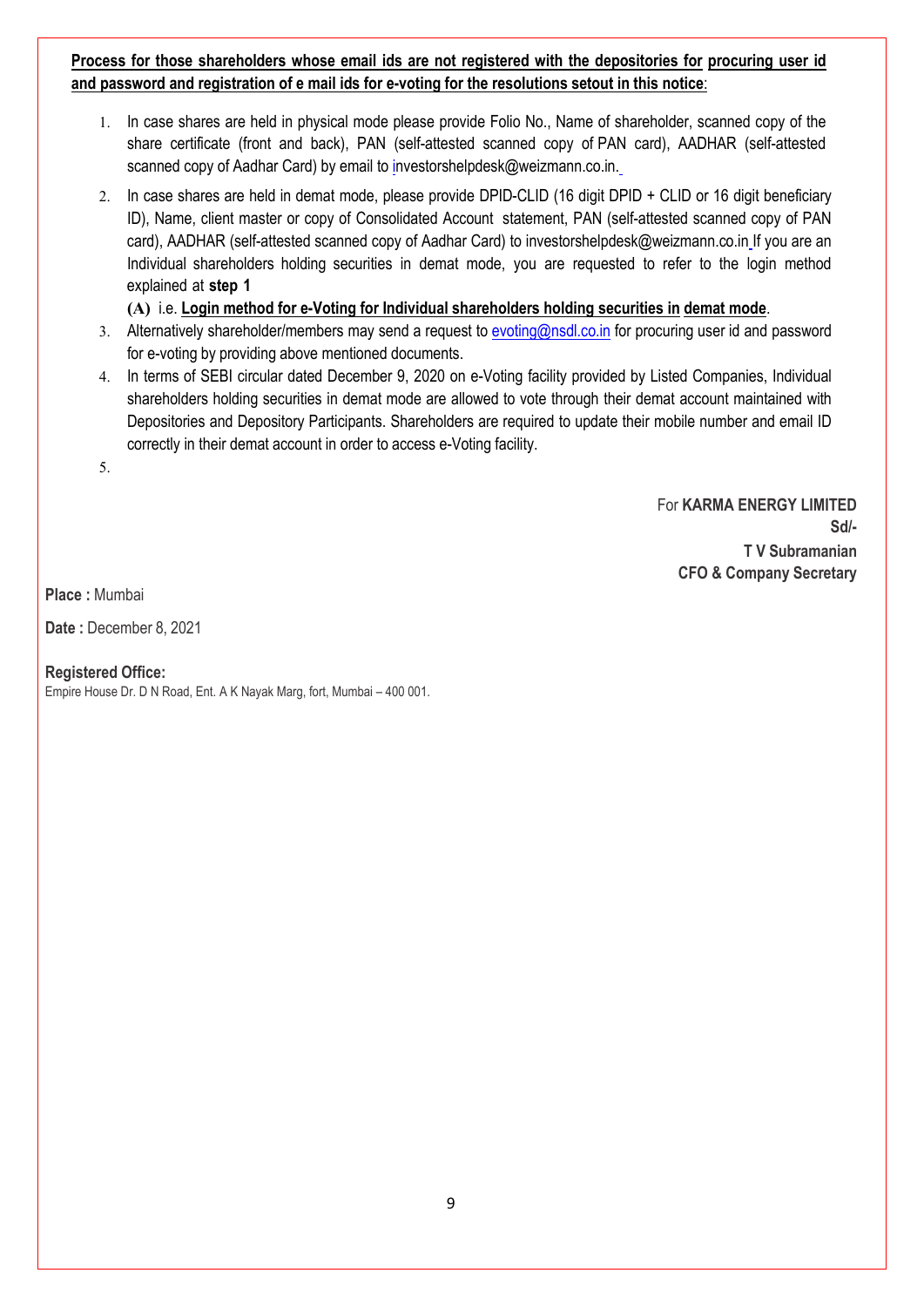### **EXPLANATORY STATEMENT (PURSUANT TO THE PROVISIONS OF SECTION 102 OF THE COMPANIES ACT, 2013)**

### **ITEMNO. 1:**

The Company holds 100 % stake in its subsidiary Batot Hydro Power Ltd (hereinafter referred to as "BHPL". BHPL is also a "Material Subsidiary" of the Company as per Regulation 16(1)(C) of the SEBI(Listing Obligations and Disclosure Requirements) Regulation, 2015.

As per the proposal, Windia Infrastructure Finance Ltd (hereinafter referred to as "WIFL" or the "buyer") has offered to purchase the entire 100% share capital of Batot Hydro Power Limited at a consideration of Rs.35.00 crores.

As a result of the Proposed Transaction, BHPL shall cease to be a subsidiary of theCompany.

The Management believes that the Proposed Transaction is beneficial to the Company and its stakeholders.

The Board of Directors at their meeting held on December 8, 2021 has evaluated the proposed transactionand after considering the advantages and merits thereof and in the interest of the Company and its stakeholders, has unanimously resolved to accept the offer and consummate the Proposed Transaction, subject to the approval of the members of the Company.

Regulation 24 (5) of the SEBI (Listing Obligations and Disclosure Requirements) Regulation, 2015, provides that a listed entity shall not dispose of shares in its material subsidiary resulting in reduction of itsshareholding (either on its own or together with other subsidiaries) to less than 50% or cease the exercise ofcontrol over the subsidiary, without passing a special resolution in its General Meeting. Considering that the consummation of the Proposed Transaction would result in disposal of BHPL (being a materialsubsidiary) and consequent reduction of the entire shareholding of the Company and cessation of control, approval of the members of the Company is required by way of a special resolution.

Provisions of Section 180(1)(a) of Companies Act, 2013, restricts a company from disposing off the whole or substantially the whole of its undertaking without obtaining prior approval of the members by way of a special resolution. In terms of explanation to Section 180(1)(a), 'undertaking' means an undertaking in which the investment of the company exceeds 20% of its net worth as per the audited balance sheet of the preceding financial year or an undertaking which generates 20% of the total income of the Company during the previous financial year.

The Net worth of BHPL is more than 20% of the total standalone Net Worth of the Company during the previous financial year, it is therefore thought fit to seek approval of the Shareholders in terms of Section  $180(1)(a)$  of the Act.